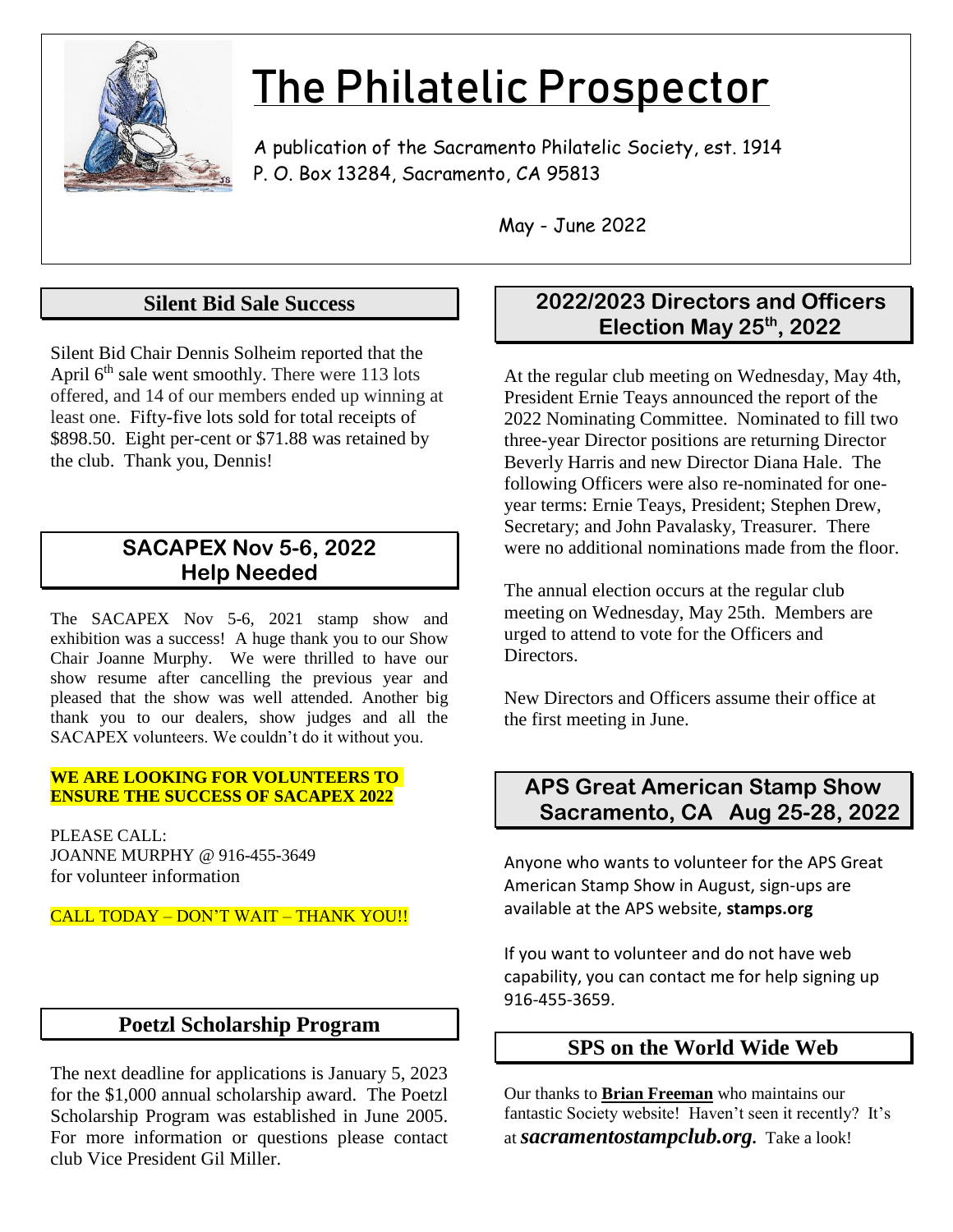# **Call for Articles**

If you have a collecting interest that you would like to share with the club or an article you would like us to include in our newsletter, please email it to Robert Pope at [thepope66@hotmail.com](mailto:thepope66@hotmail.com) or mail a copy to 850 Wixford Way, Sacramento, CA 95864. You can also get a printed version to the newsletter editor or a board member at one of the Wednesday meetings. Typical articles can run from a simple paragraph to a half to full page with text and images. Thank you!

# **Local Stamp Dealer Here To Help**

Ed Dimmick will no longer be working out of his shop but can still be visited at many Wednesday evening stamp club meetings. Ed's phone number is (916) 571-5884. So give Ed a call, and see what he currently has to offer. He's a great help and resource!

#### **Upcoming Stamp Shows 2022**

- SOPEX Medford, Oregon June 17-18
- Greater Reno Stamp and Cover Show Reno, Nevada –July 23-24
- APS's Great American Stamp Show Sacramento, CA – August 25-28
- SACAPEX Sacramento, CA Nov 5-6

# **Stamps Needed For 5 Cent Boxes**

The club continues to make our five cent donation stamps available for members to take stamps home, and then return them when done, on the Honor System. If you have stamps that you would like to donate, please let us know. You can drop off donation stamps at Ed Dimmick's shop Ed Dimmick's shop (4020 El Camino Ave, #D4 Tuesday-Thursday), or leave them with either Ernie (he's in the Tahoe Park neighborhood – (susanteays@gmail.com) or Joanne (she's in the East Sacramento area - joannebe@pacbell.net). We have volunteers who are willing to soak stamps, so it's OK if your donation stamps are still on the envelope paper. If you have stamps to donate that are still mounted/hinged to pages, we also have volunteers who can strip them off for you. Any and all undamaged stamps are appreciated. Now's the time to clean out those closets, cupboards and drawers!

# **Membership 2022 Reminder**

The board extended a free year to the end of 2021 for those who had paid their 2020 dues. But now that activities have reopened in 2022, you will need to renew membership.

**\*Renewal notices have been sent for your 2022 membership\***

# **Membership Report March 9, 2022**

- 166 members for 2022 (15 since last report)
- 156 members have renewed (13 since) last report)
- 3 are lost souls and have renewed for 2022 (1 since last report)
- 7 new members for 2022 (1 since last report)
- 66 members have yet to renew. Unfortunately 4 of these members have passed on.

# **SPS Calendar**

#### **Regular meetings are held Every Wednesday evening from 6:30 to 8:30 p.m**. **4300 Las Cruces Way Sacramento 95864**

May 4 In person club meeting Regular plus **BOD meeting (8:45)** In person club meeting **Annual election of officers and directors**. In person club meeting Jun 1 In person club meeting Regular plus **BOD meeting (8:45)** In person club meeting In person club meeting In person club meeting Jul 6 In person club meeting Regular plus **BOD meeting (8:45)** In person club meeting In person club meeting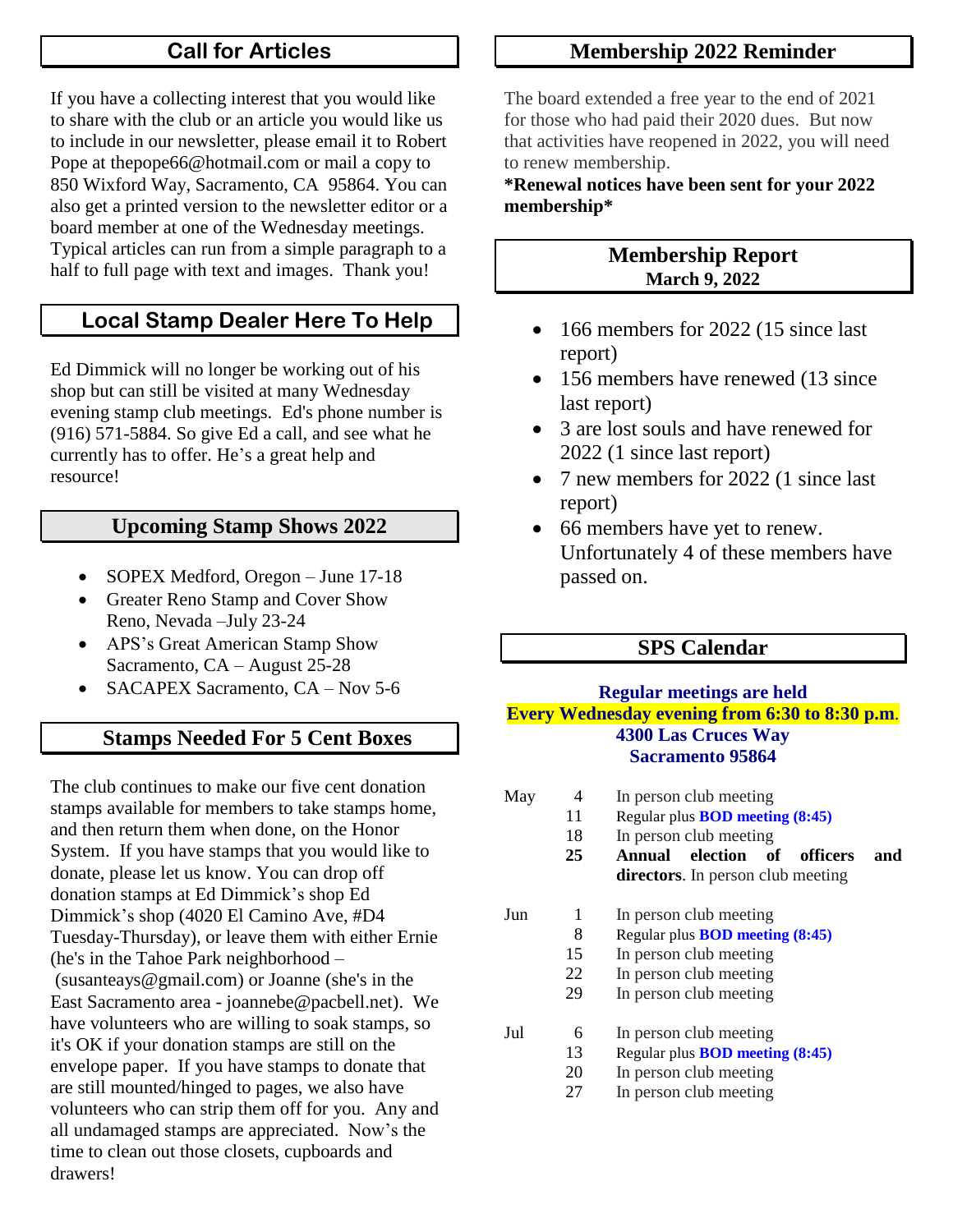We normally have our Club Circuit and 5-cent boxes available for your shopping pleasure at each meeting. There are also members who enjoy just talking about their collections or helping you with yours. You might even find a member with a similar interest and you can initiate a stamp swap. Come see us…it's a lot of fun. "Shoe Boxes" of  $5¢$  stamps can also be taken home to search through during the week.

#### **Current USPS Rates**

First-Class/Forever Mail Letter (1 oz.) 58-cents Each additional oz. 20 cents Metered Mail 1 oz. 51-cents Postcard (max.  $4-1/2$ "  $\times$  6") 40-cents Oversized Post Card 58-cents Large Flat Envelopes (1 oz.) \$1.00 Each additional oz. 20-cents Square, oversized or unusual envelopes 78-cents Certified Mail \$3.50 Int'l First Class Letter \$1.20 Int'l First Class Postcard \$1.30 Priority Mail Envelope \$7.95 Priority Mail Padded \$8.55 Priority Mail Small Flat Rate \$8.45 Priority Mail Medium Flat Rate \$15.50 Priority Mail Large Flat Rate \$21.90

LOOK FOR INCREASE COMING IN JULY 2022

#### **Organizational Structure**

Since November 1961, the Sacramento Philatelic Society (SPS) has been incorporated as a 501 (c) 7 "social" organization. We are giving consideration to reorganizing as a non-profit and tax-deductible 501 (c) 3 organization. We would value knowing if you're an attorney, a CPA, and/or have had recent experience setting up a successful 501 (c) 3.

#### Ed Dimmick, Peter Thy and Robert Pope @ WESTPEX 2022





#### **Officers & Board of Directors**

**President** Ernie Teays **Vice President** Gil Miller

**Secretary** Stephen Drew  **Treasurer** John Pavalasky

#### **Board of Directors**

| <b>Beverly Harris</b>   | (thru $5/2022$ )         |
|-------------------------|--------------------------|
| <b>Ernie Teays</b>      | (thru $5/2022$ )         |
| Katherine Pavalasky     | (thru $5/2023$ )         |
| Brian Freeman           | (thru $5/2023$ )         |
| Joanne Berkowitz Murphy | (thru $5/2024$ ) (Chair) |
| Joan Clazie             | (thru $5/2024$ )         |

#### **Committee Chairs**

SPS Fund Raising Katie Pavalasky Entertainment Ernie Teays & Reception Junior Members **Vacant**  Club Librarian Joan Clazie Nominating Vacant Poetzl Scholarship Gil Miller Programs Ed Dimmick Publications Editor Robert Pope Website **Brian Freeman** 

 Club Circuit Managers John & Katie Pavalasky SACAPEX Joanne Berkowitz Murphy

Membership Debbie Jean Hopkins

#### **Storage**

We have lost the free space to store the nearly 100 stand-up frames we use every year for exhibits at SACAPEX. We're currently renting a commercial 10 x 15-foot ground-floor space for \$229 per month in Sacramento! Would you let us know if you have any secure storage space or know where some might be available? The Board would also consider funding a small Tuff Shed-type structure if a site could be made available for five to 10 years. (Access to the storage area is a few times each year for our fundraising supplies, show tables, bins of stamps, etc.